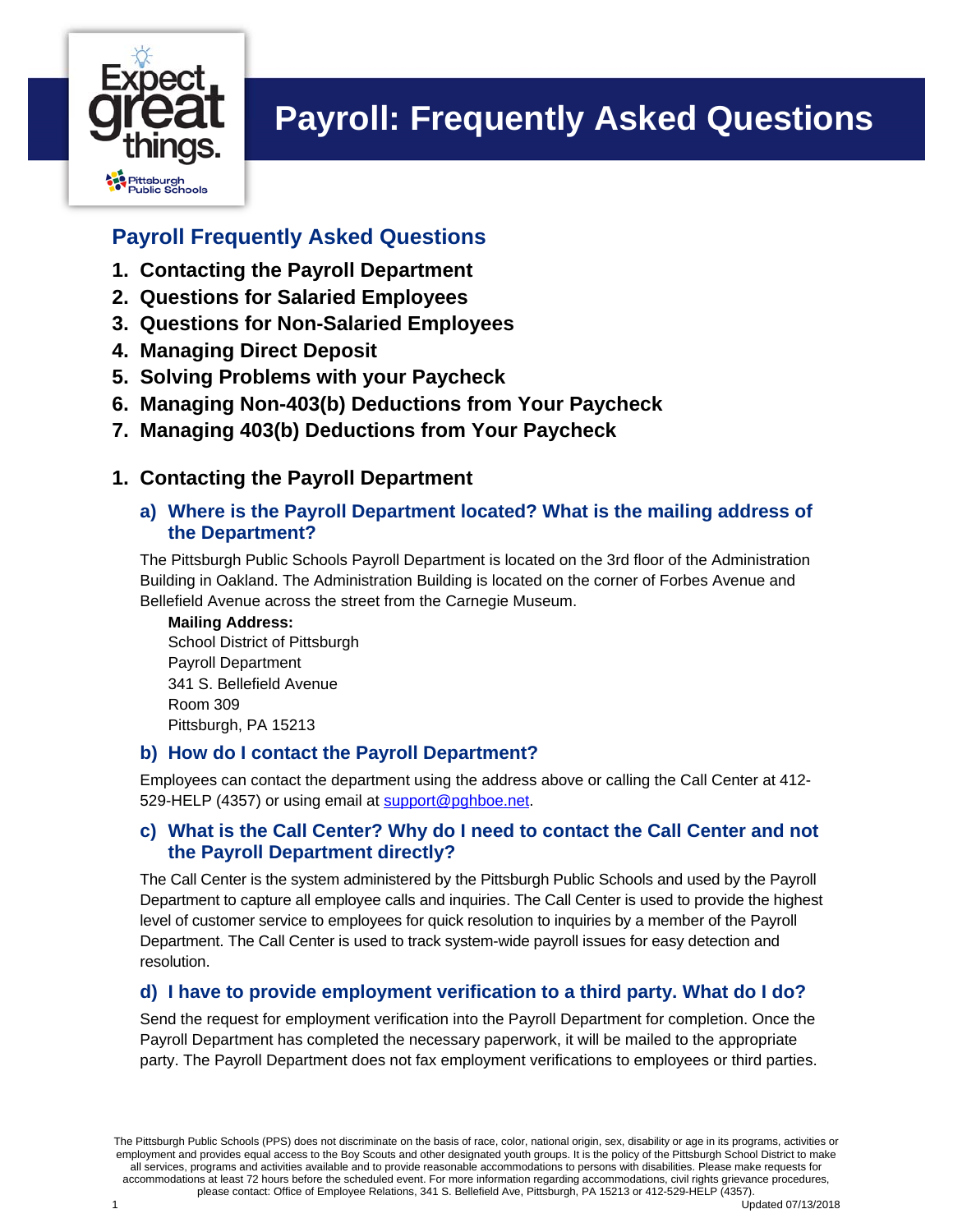

## **e) I lost my W-2? How do I get a replacement?**

Contact the Call Center and provide the year for which the W-2 is needed. Also provide a current address to mail the W-2 at the time of the request. It is possible to receive copies of previous years' W-2's.

## **f) How do I change my address?**

Employee addresses are maintained by the Office of Human Resources at Pittsburgh Public Schools. Please contact the Office of Human Resources at 412-529-3635 to update your address.

### **g) Can I get a salary advance before pay day?**

No. Pittsburgh Public Schools does not provide an advance of salary to any employee.

## **2. Questions for Salaried Employees**

### **a) What does it mean to be a semi-monthly, salaried employee?**

Employees in this category are paid their monthly salary in equal semi-monthly installments based on number of months worked. Ten-month employees receive twenty equal installments and twelvemonth employees receive twenty-four equal installments, regardless of the number of work days in the pay period.

#### **b) I am a ten-month employee. When do I get paid?**

A ten-month, salaried employee follows the Non-Administrator Semimonthly pay schedule. This schedule's pay dates are the closest working day to the 15th of the month and the closest working day to the last day of the month.

A ten-month, hourly paid employee follows the Biweekly pay schedule.

### **c) Can I get my pay spread over 12 months if my work year is less?**  No.

## **3. Questions for Non-Salaried Employees**

### **a) I am a substitute teacher. How am I paid? What are the days that I am being paid in a pay period?**

Substitute teachers are daily-paid employees and follow the Non-Administrator semi-monthly pay schedule. The days that are paid in a paycheck are the work days from the previous paycheck cut-off date to the cut-off date of the current pay period. The payroll schedule is available on this website or can be mailed to you be contacting the Call Center with the request.

#### **b) I am a paraprofessional substitute. How am I paid? What are the days that I am being paid in a pay period?**

Paraprofessional substitutes are hourly-paid employees and follow the Non-Administrator semimonthly pay schedule. The hours that are paid in a paycheck are the hours worked from the previous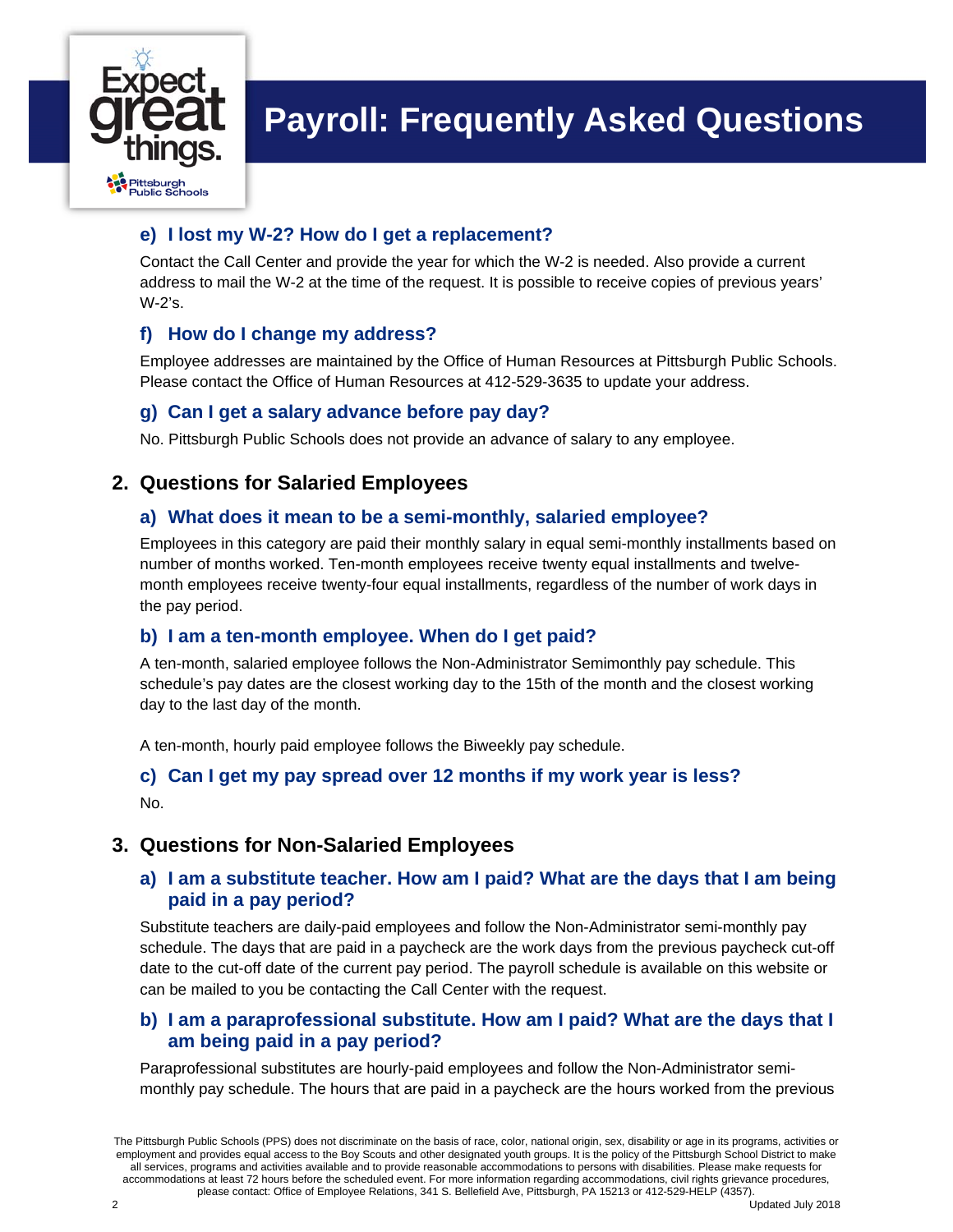

paycheck cut-off date to the cut-off date of the current pay period. The payroll schedule is available on this website or can be mailed to you be contacting the Call Center with the request.

#### **c) I am a Personal Care Assistant. How am I paid? What are the days that I am being paid in a pay period?**

Personal Care Assistants are hourly-paid employees and follow the Non-Administrator semimonthly pay schedule. The hours that are paid in a paycheck are the hours worked from the previous paycheck cut-off date to the cut-off date of the current pay period. The payroll schedule is available on this website or can be mailed to you be contacting the Call Center with the request.

## **4. Managing Direct Deposit**

#### **a) Is direct deposit available?**

Yes.

### **b) How do I sign up for direct deposit?**

Every employee requesting direct deposit of his/her paycheck must complete and sign an authorization form granting the Pittsburgh Public Schools the right to electronically deposit paychecks into a personal checking or savings account.

#### **c) How long does it take for direct deposit to go into effect?**

Once the Authorization for Direct Deposit is received in the Payroll Department it will be entered into the system and the payment will be sent to the banking institution on the next available pay cycle.

## **d) Can I have multiple direct deposit accounts?**

It is the practice of Pittsburgh Public Schools that an employee can have only one checking or savings account to which the net pay amount is deposited. There is, however, an opportunity for an employee to participate in the Riverset Credit Union. An employee is able to set up a savings account with the Riverset Credit Union and have a direct deposit for a set amount per pay. This is the only exception that an employee can have more than one direct deposit account. If an employee is interested in establishing an account with the Riverset Credit Union, the telephone number for their office is 412-488-2525. All accounts for the Riverset Credit Union are initiated by them, and the necessary information for their savings accounts is remitted by Riverset employees to the Payroll Department.

#### **e) What happens if I close my bank account?**

If an employee closes a bank account for which he/she is depositing a paycheck, please be advised that it is the practice of the Pittsburgh Public Schools to replace a direct deposit with a live, replacement paycheck after the funds are credited back into the Pittsburgh Public Schools' Payroll Bank Account. This is a process that could take from 3-5 business days that will delay the issuance of an employee's replacement paycheck.

The Pittsburgh Public Schools (PPS) does not discriminate on the basis of race, color, national origin, sex, disability or age in its programs, activities or employment and provides equal access to the Boy Scouts and other designated youth groups. It is the policy of the Pittsburgh School District to make all services, programs and activities available and to provide reasonable accommodations to persons with disabilities. Please make requests for accommodations at least 72 hours before the scheduled event. For more information regarding accommodations, civil rights grievance procedures, please contact: Office of Employee Relations, 341 S. Bellefield Ave, Pittsburgh, PA 15213 or 412-529-HELP (4357).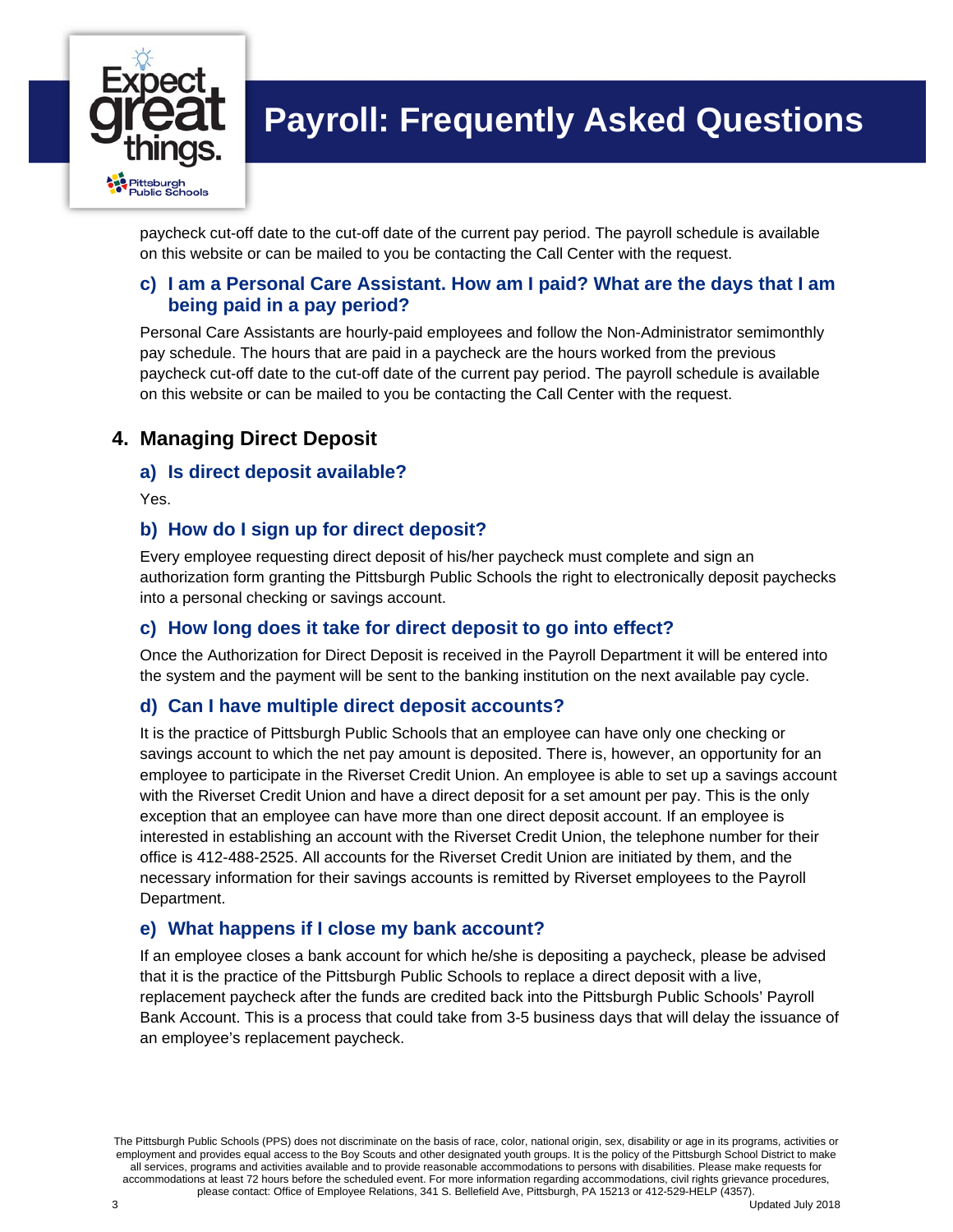

## **5. Solving problems with your Paycheck**

#### **a) I have been overpaid. What do I do?**

Contact the Call Center. The Payroll Department will research the situation and provide you with written explanation of the problem. The Payroll Department will also provide instructions for paying back the money so that the taxable earnings are correct on your W2 at the end of the calendar year.

### **b) I have been underpaid. What do I do?**

Contact the Call Center. The Payroll Department will research the situation and provide resolution as quickly as possible.

## **6. Managing Non-403(b) Deductions from Your Paycheck**

#### **a) I do not reside in the City of Pittsburgh. Can my local taxes be deducted from my pay?**

Yes, Act 32 of the Commonwealth of Pennsylvania mandates that all employers must deduct and remit taxes for all employees for the locality in which they reside. All employees are required to complete a Residency Certification Form each time an address changes so that the Payroll Office can remit to the correct locality. The form is available on the Payroll Website and can also be requested via zz-trouble.

#### **b) I have changed jobs and no longer should have dues deducted. What should I do?**

Contact the Call Center. The Payroll Department will explain the process for each bargaining unit and direct the employee to whom they must call for resolution.

#### **c) How do I change my tax allowances?**

Contact the Call Center for a W-4 form and one will be sent to your home address or go to the forms option of the Payroll Department website to print a copy of a W-4. Fill out the W-4 form and send it to the Payroll Department for processing.

#### **d) If I fill out a new W-4 form, when will it take effect?**

Once the form is received by the Payroll Department it will be processed on the next available pay cycle for the employee.

## **7. Managing 403(b) Deductions from Your Paycheck**

## **a) What is a 403(b) annuity plan?**

A tax deferred 403(b) annuity deduction option is available to all Pittsburgh Public School employees. This is a supplement to the mandatory retirement deduction from an employee's paycheck. There is no matching by the Pittsburgh Public Schools for this plan, and there are yearly limits set by the IRS for the maximum amount that can be deducted by an employee. The limits and amounts are monitored by a third party (OMNI Financial Group, Inc.) to comply with all federal guidelines. For